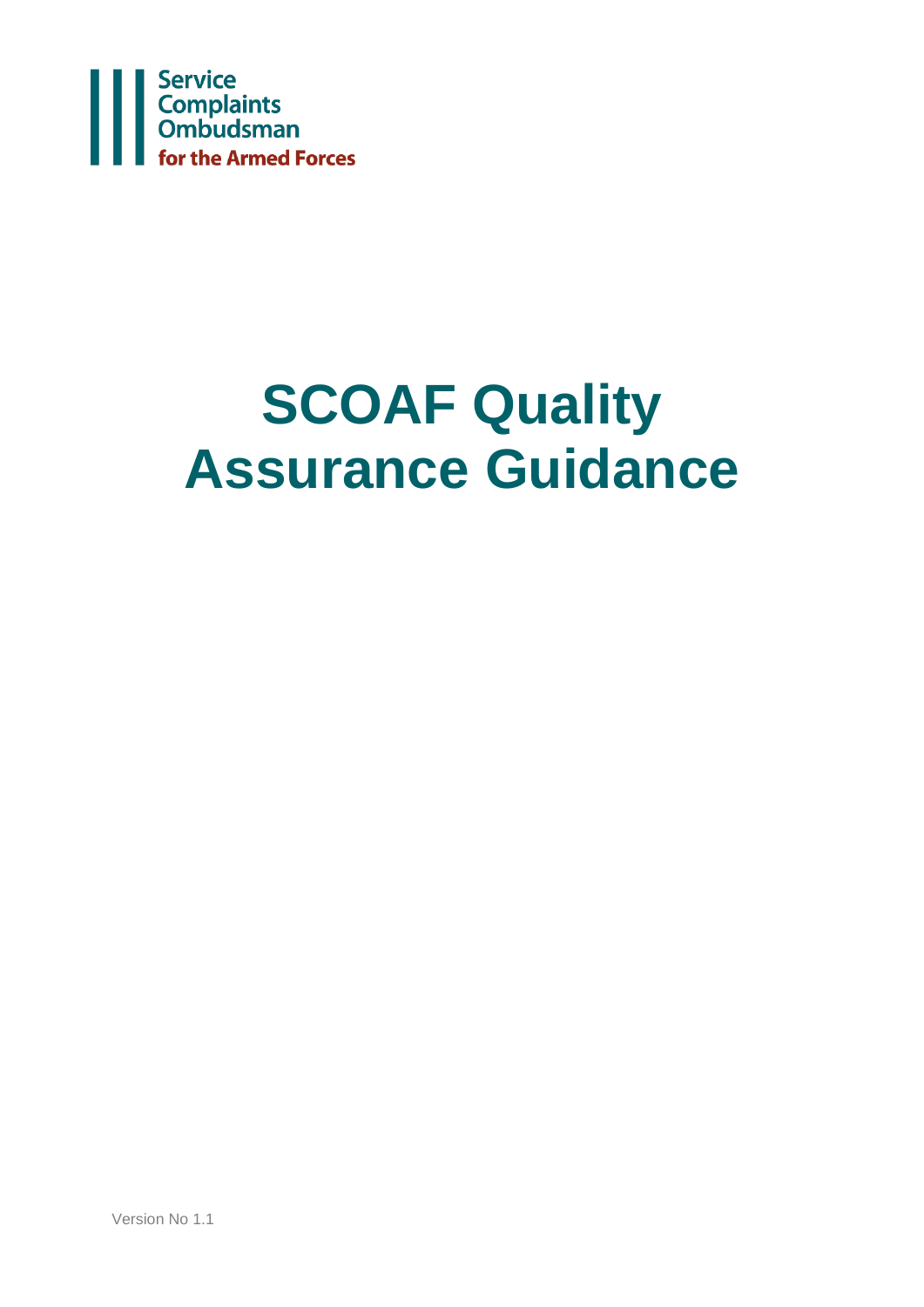# **Version Control**

| <b>Date</b> | <b>Version</b> | <b>Details</b>       |
|-------------|----------------|----------------------|
| April 20    | 1.0            | <b>Draft</b>         |
| August 20   | 1.1            | <b>First Version</b> |
|             |                |                      |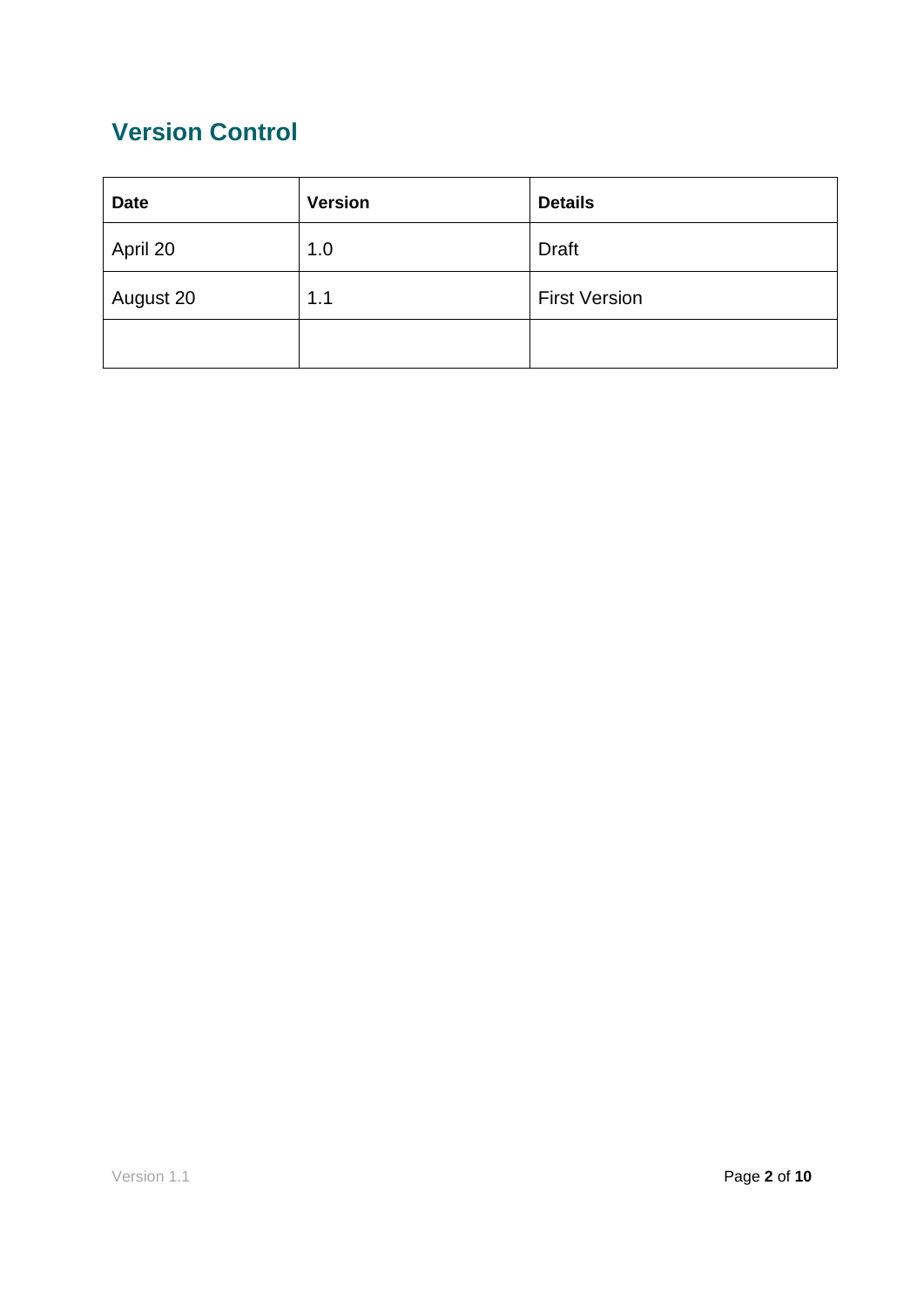## **Contents**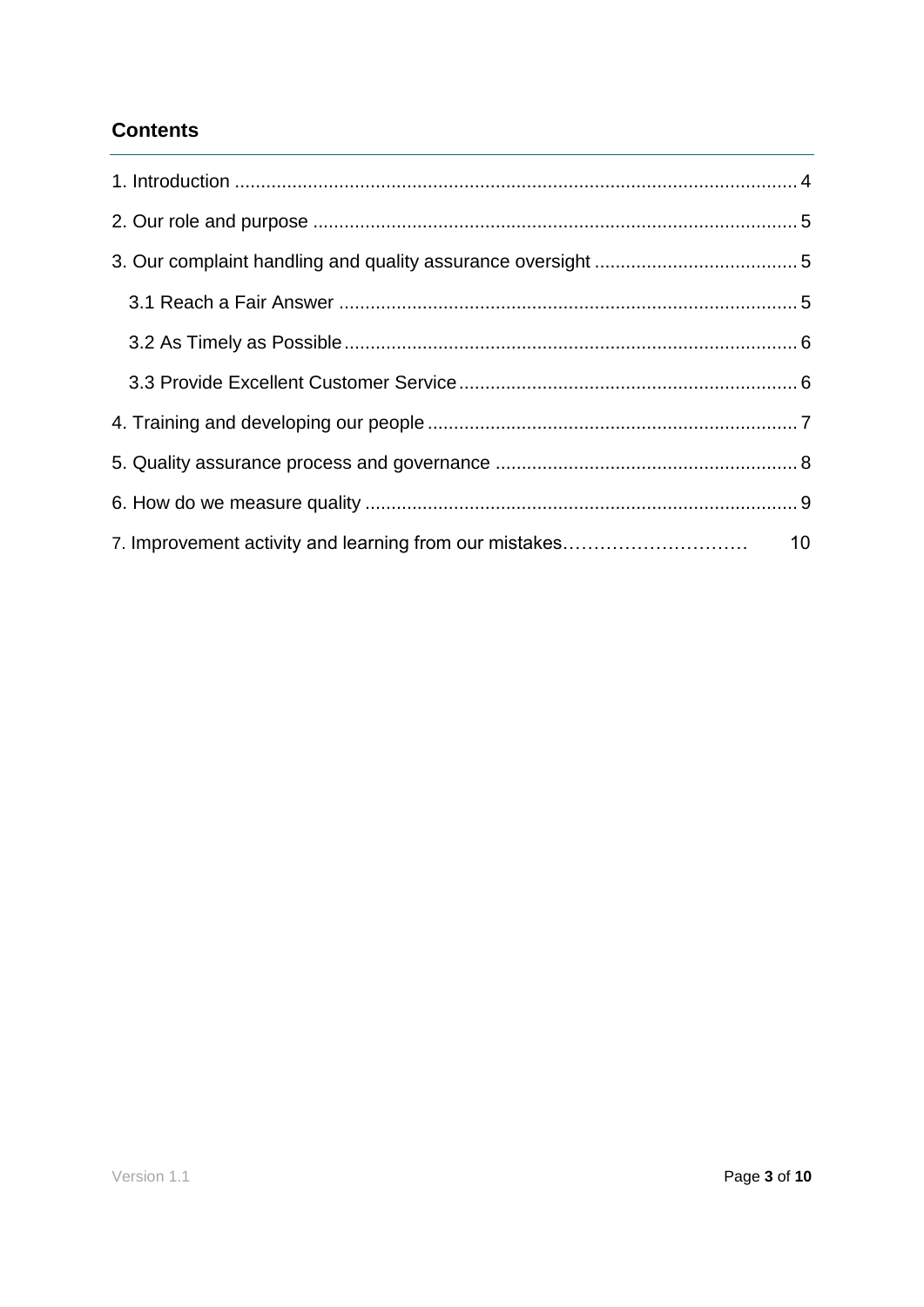# <span id="page-3-0"></span>**1. Introduction**

This policy will be reviewed annually and the most current version will be made available as a PDF document via the internal SCOAF IT System.

The Chief of Operations owns this document. For further information on any aspect of this policy or questions not answered within the subsequent sections or linked documents, or to provide feedback on the content, contact:

| <b>Job Title</b>           | <b>Email</b>        | <b>Phone</b>  |
|----------------------------|---------------------|---------------|
| <b>Chief of Operations</b> | COS@scoaf.org.uk    | 020 7877 3442 |
| <b>Policy Manager</b>      | Policy@scoaf.org.uk | 020 7877 3475 |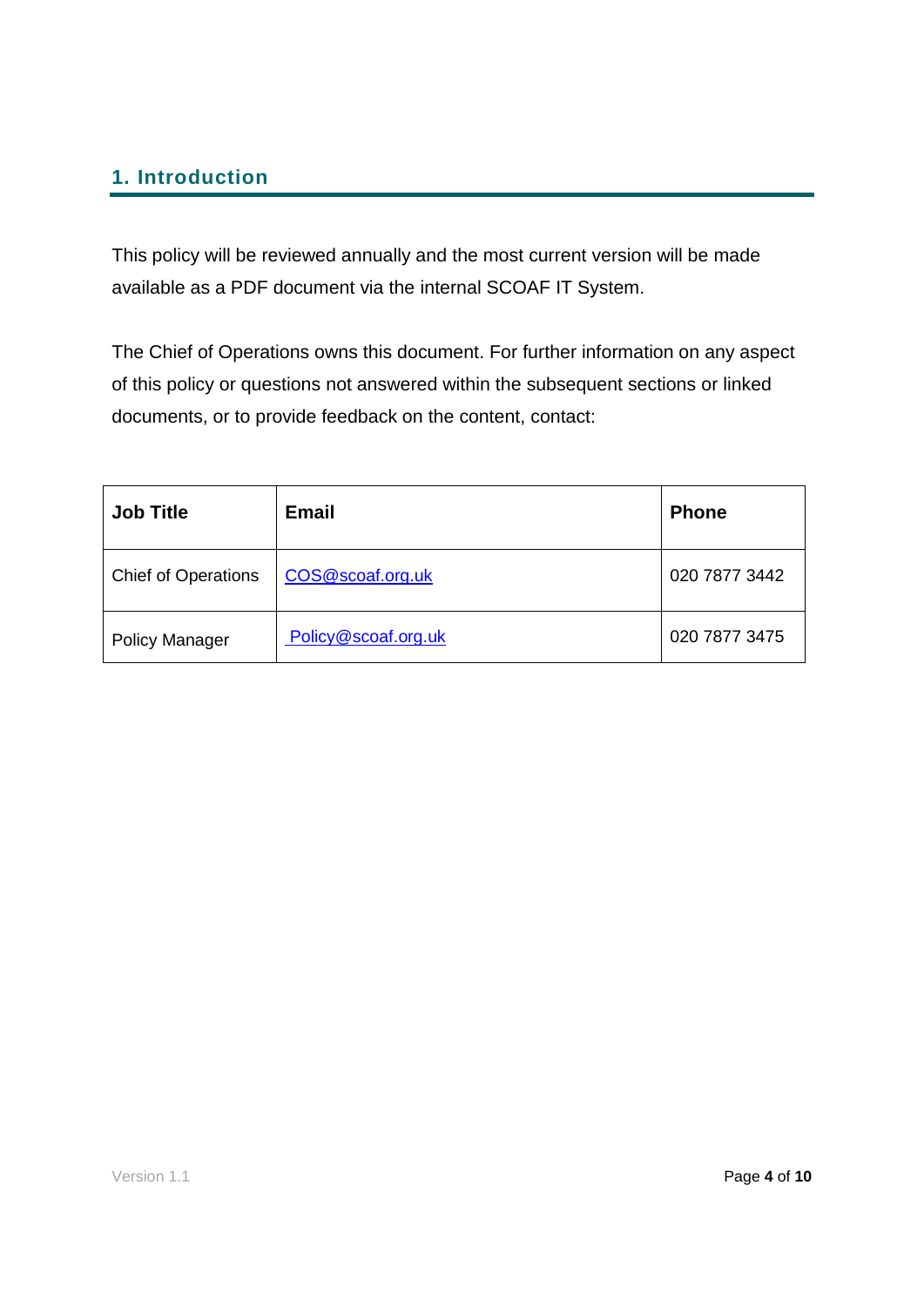#### <span id="page-4-0"></span>**2. Our role and purpose**

The Office of the Service Complaints Ombudsman for the Armed Forces was established in 2016. The role of the Service complaints Ombudsman is to provide independent and impartial oversight of the Service complaints process for Service personnel in the United Kingdom

To do our job effectively, we need a highly skilled and motivated workforce – and the flexibility to adapt in response to a changing mix of complaint types that people are bringing to us. Underpinning all that we do is a core focus on delivering fair answers to our customers

#### <span id="page-4-1"></span>**3. Our complaint handling and quality assurance oversight**

All applications to investigate are dealt with by a team of investigators. The Ombudsman has the authority to make a final decision or delegate this decision to the Chief of Operations for undue delay and admissibility. The Ombudsman's final decision marks the end of our process. Quality assurance is therefore built into the heart our case handling process, with the requirement for any investigation to be reviewed and referred to a more senior colleague. The process gives the Ombudsmen regular sight of our investigators' work – helping ensure we're reaching fair and reasonable answers.

*Reach a fair answer*: If we treat our complainants well and communicate effectively, we are more likely to get to the heart of the issue earlier and identify the relevant information we need, which enables us to make an informed decision. We work hard to ensure that our process and approach to completing investigations is consistent across all our areas of work. Because we are ultimately required to make decisions about what is fair in all the circumstances of an individual complaint, our investigators are often required to make finely balanced judgements about the specific facts involved in a case. In considering what is fair and reasonable in all the circumstances of the case, we take into account relevant law, regulation and guidance.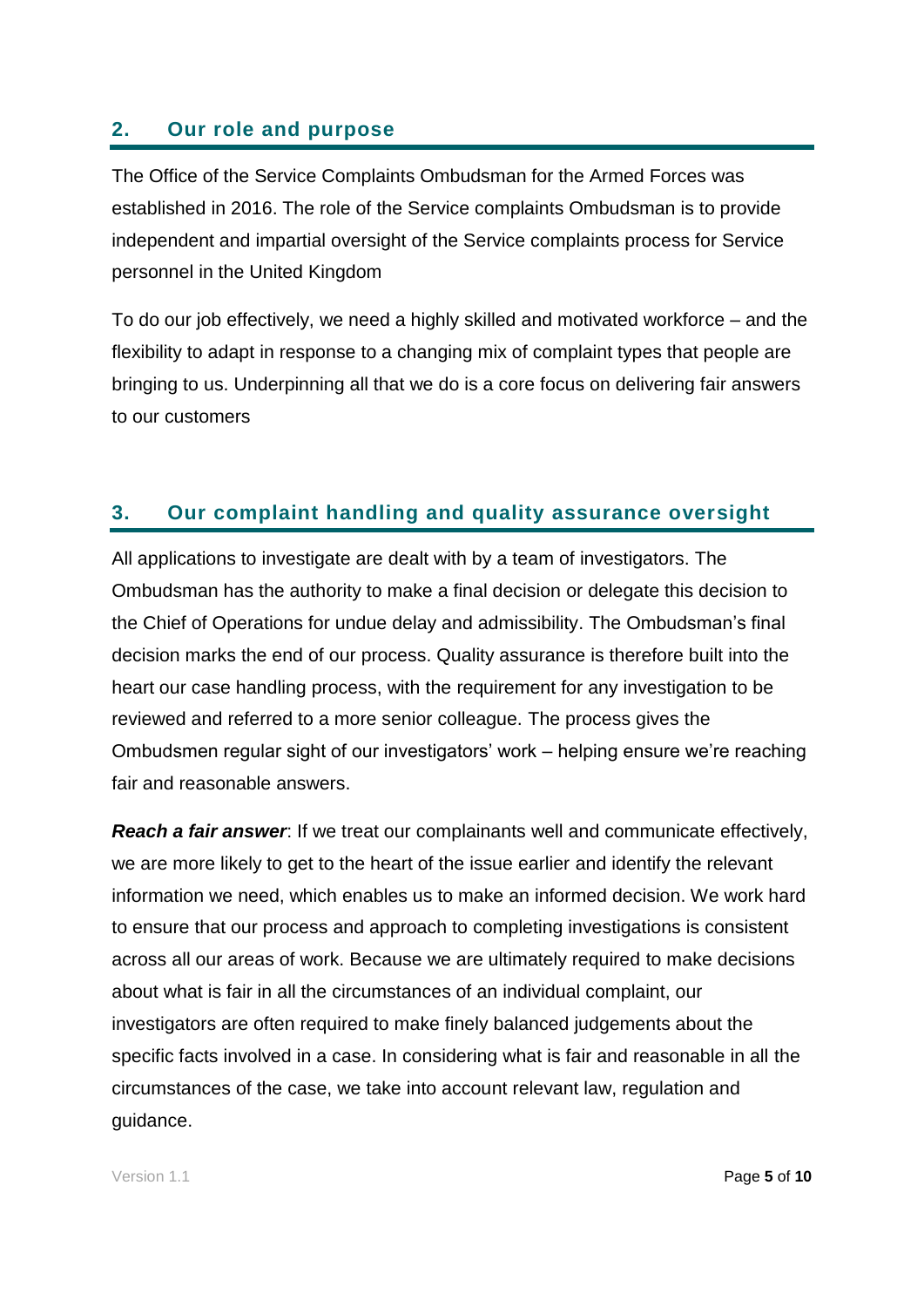Reaching a fair answer isn't often black and white. While sometimes a fair answer is one that agrees with one party's view of a complaint, often it will involve working through a complex set of individual facts and circumstances to establish that fairness may lie somewhere between both parties' views of the issue. So there may be a range of outcomes that may be fair and reasonable in the individual circumstances of a complaint. We ensure the quality (or reasonableness) of our answers by providing high quality training and time to develop into a given role.

*As timely as possible*: SCOAF's aim is to resolve complaints fairly and in-line with current time targets. SCOAF is acutely aware of the delay in the internal Service Complaints process and recognise that when something goes wrong a complainant who approaches SCOAF with an application to investigate will want to be assured that the situation will be dealt with in a timely manner and that they've had a fair chance to have their say about what's happened. SCOAF is also aware that the longer a case is with us, the greater the impact on the individual's wellbeing and the chance to get closure. The ability and capacity to work at appropriate pace is a core part of our investigators training. Using technology and giving our investigators access to shared knowledge and experience helps our staff deal with complaints of varying complexity as quickly as they can.

*Provide excellent customer service:* Actively listening to what people are telling us to get to the heart of problem is crucial. As well as providing a better understanding of the issues and what may have gone wrong (and why), it also enables us to tailor the way we engage with each customer – taking account of the impact the problem is having on the individual parties involved. This is underpinned by ensuring our investigators work collaboratively so they can share experience. We provide a service to customers from throughout the UK (and sometimes beyond) who come from very different backgrounds and may be dealing with issues that impact their lives far beyond the concerns raised by their specific complaint. Some people are less able or confident than others and some have particular needs that it's important we recognise and support. All SCOAF investigators are trained in Mental Health First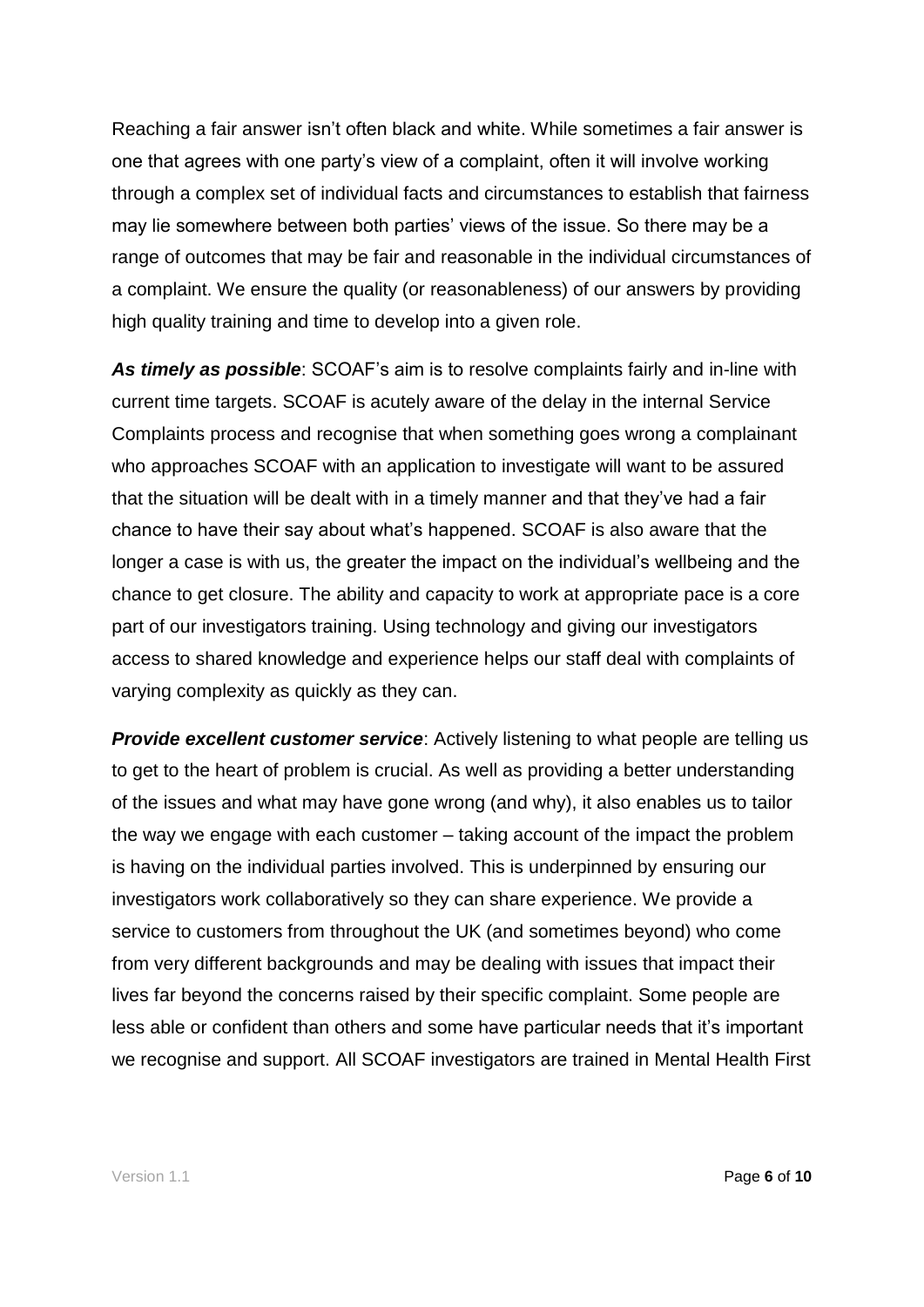Aid<sup>1</sup>. We tailor our service as far as we can to meet the needs of the people who come to us and will often signpost them to other organisations who would also be able to provide support. We're mindful too of our own legal obligations under relevant legislation that protects individuals' rights – whether that is in relation to data security, discrimination or other important issues

# **4. Training and developing our people**

Being an investigator is a challenging role – involving reconciling sometimesconflicting perspectives, knowing the right questions to ask and evaluating lots of often-complex information. Reaching and explaining an answer that feels fair requires not just sound judgement, but empathy and excellent communication skills. This requires a complex set of skills and knowledge – combining core analytical and reasoning capability with effective communication skills, and the ability to understand and empathise with the huge range of circumstances complainants come to us with.

Investigators are required to undertake the Queen Margaret University–Professional Award in Ombudsman and Complaint Handling Practice.<sup>2</sup>

### **5. Quality assurance process and governance**

SCOAF currently operates three main work strands:

• Referrals and Enquiries – issuing guidance on the referrals process, signposting to welfare or other organisations/charities, writing and issuing referral letters

1

 $1$  The wider SCOAF Team can undertake Mental Health First Aid training but it's not mandatory for them

 $2$  This course is not currently running but will be reviewed in 2021. An alternative course will be identified if future courses are not made available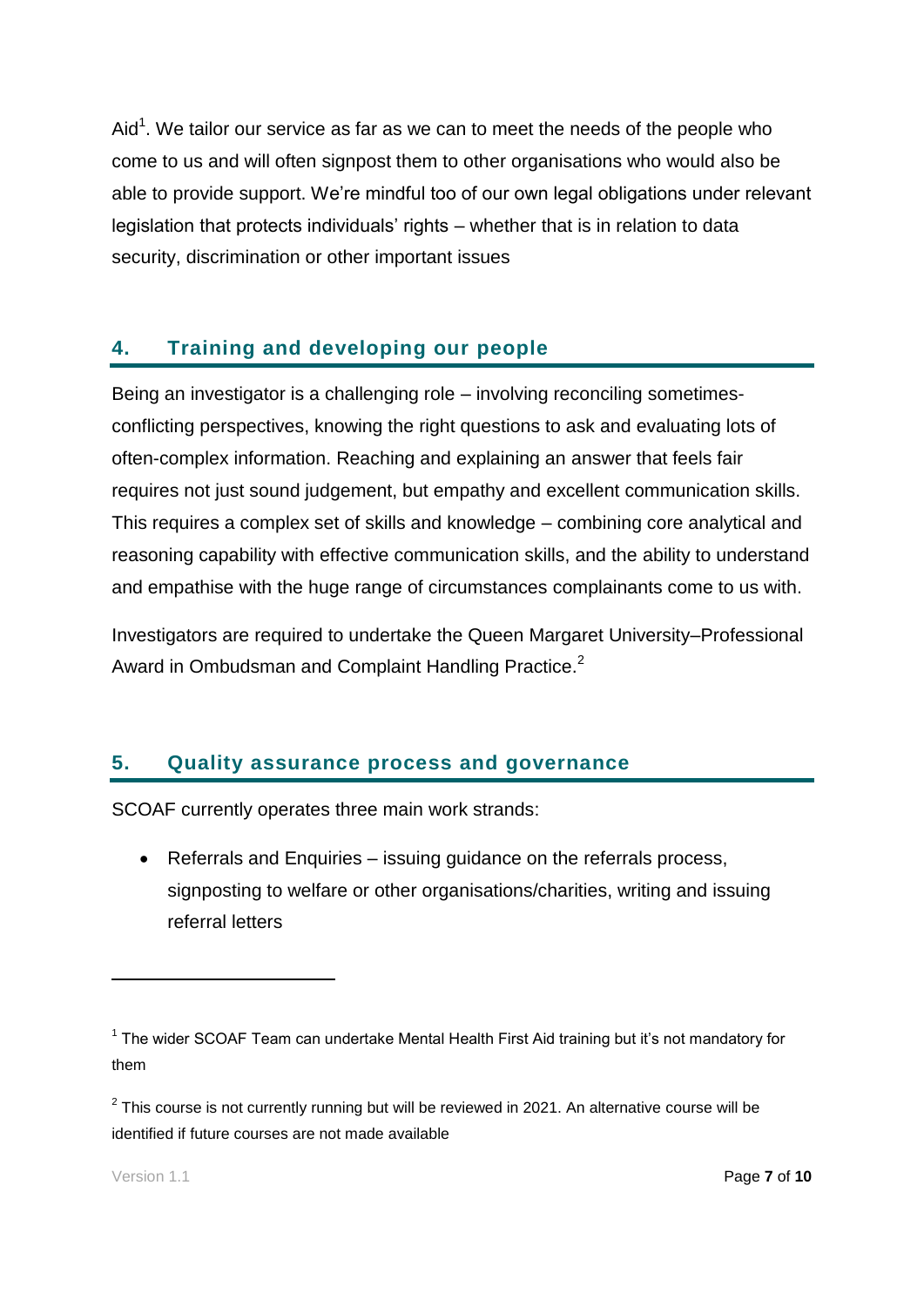- Admissibility reviews and undue delay investigations
- Investigation of maladministration and/or substance

Although the referrals and enquiries element differs slightly from investigations, our principles and approach to quality assurance remain the same. We ask the same core questions within a common QA framework across all areas of casework – although we may carry out QA checks at different points and with different frequency to reflect the nature of our operational process in each area. We also operate a riskbased approach and carry out additional activity where the potential for error or misunderstanding may be higher – for example, in relation to new recruits or where a change in process was implemented.

**SCOAF Assurance:** All SCOAF reports have to go through a comprehensive series of checks. Reports are peer reviewed; this enables the content to be fact checked and provides an opportunity for questions to be asked. Once the report has been initially peer reviewed and all changes agreed the report is then signed by the Ombudsman or in their absence the Chief of Operations

**Triage Process**: This process was introduced to provide greater clarity for Service personnel around the remit of the Ombudsman. The purpose of the triage is to conduct an early assessment of the application to determine whether the matter warrants further investigation by SCOAF. The reviews are undertaken by our most senior and experienced investigators and decisions not to investigate are signed off by the Ombudsman.

In reaching a decision, the submitted application and all key documents are carefully considered to determine whether:

- there is a reasonable prospect that a new investigation would result in a different outcome
- an investigation would be a proportionate use of the Ombudsman's powers
- the redress requested can be achieved
- there is a public interest in conducting an investigation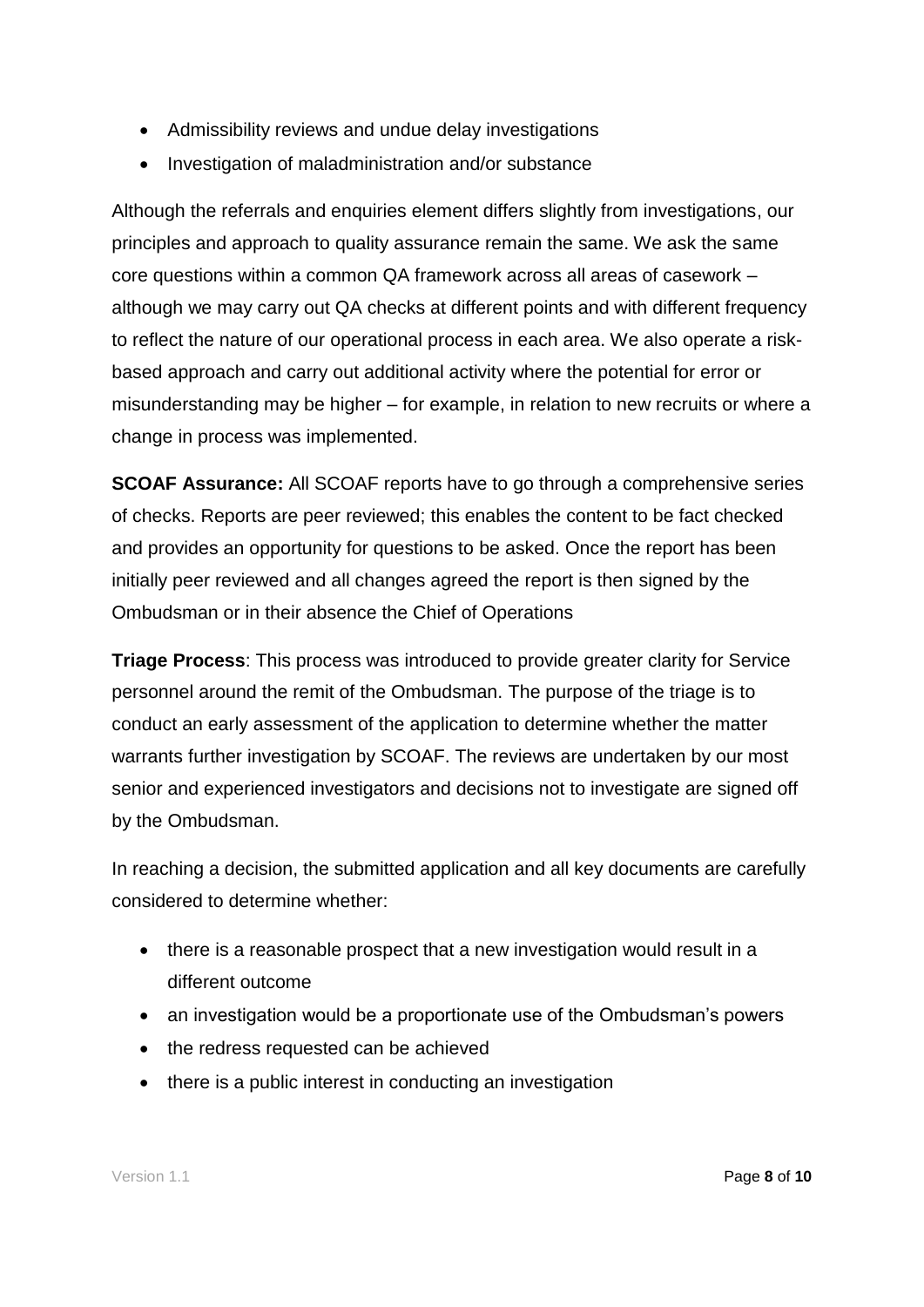A decision not to accept an application for investigation is never made based on resource; only whether it is appropriate for SCOAF to investigate when the above criteria is considered

**Executive file reviews** this has been recently introduced to the review process. Executive file reviews will be carried out yearly, on complex investigations. This provides an opportunity for the operational arm of SCOAF to review and discuss some of the key themes, challenges and opportunities in how this type of investigation are delivered, including wellbeing of both the investigator and complainant.

The purpose of these reviews and quality checks is to provide value in helping SCOAF generate and explore issues and themes – giving us the means to deliver a clear and consistent message about what we think good (and great) looks like and where we aspire to be as an organisation.

#### **6. How we measure quality**

Whenever we do quality assurance check of a referral, admissibility review or investigation, the things we measure ourselves against are the same. In each case the following things, need to be considered be it checking how well we've handled a phone call with a complainant or stakeholder, or looking at a case from beginning to end:

- Did we listen and care?
- Did we get to grips with the issues and use common sense?
- Were we clear and honest in our communications with our complainants?

The COO and HOI peer review the all investigations

SCOAF has always been a learning organisation and this applies to the way the office works internally. Are aim is to ensure we did everything we could to deliver a fair answer, within timescales, and in a way that was clearly understandable and sensitive to the needs of our customers. We want our staff to be proud of the work they have done, recognising it's often challenging.